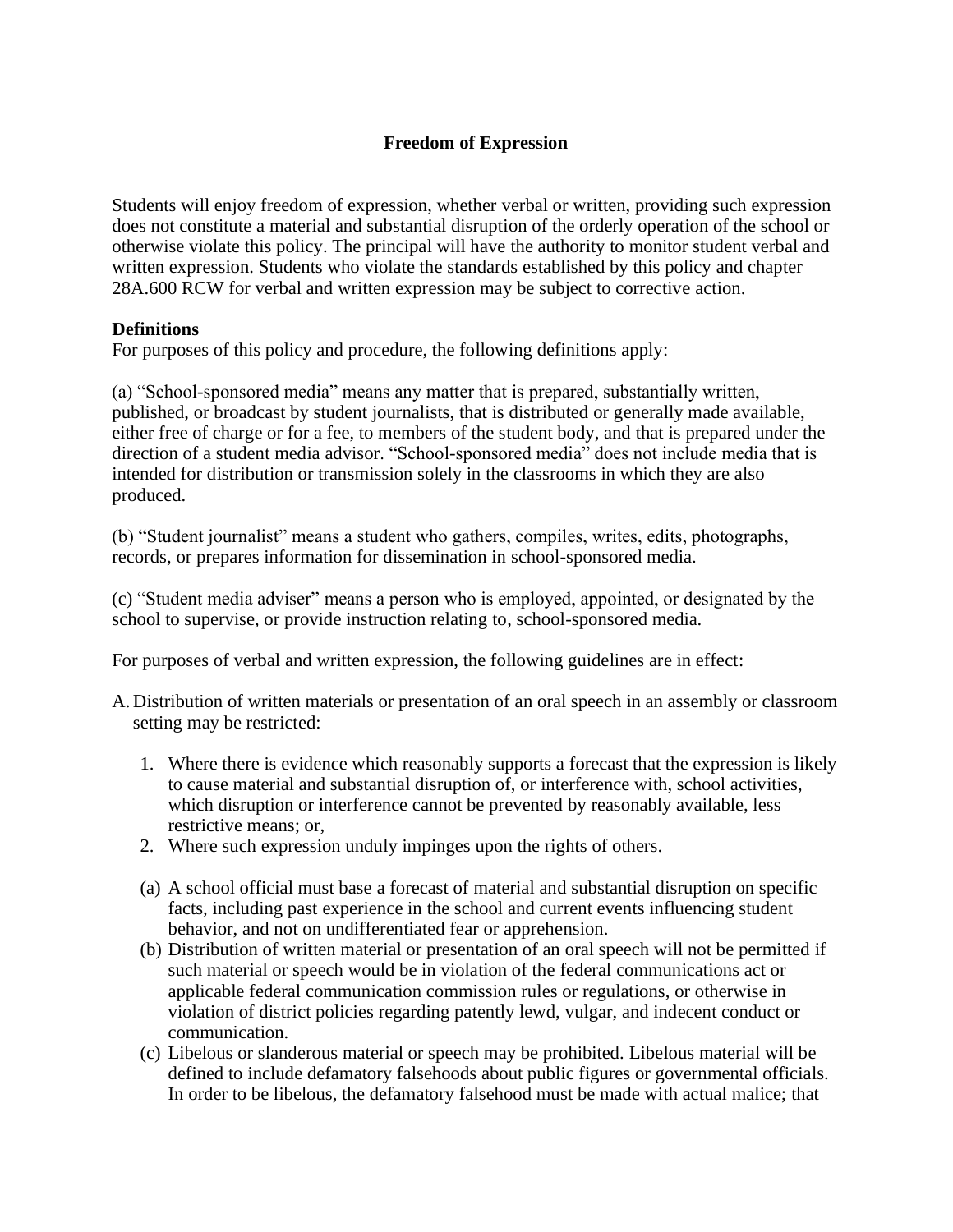is, with knowledge that it is false, or with reckless disregard of whether it was false or not.

- (d) Publications that involve an unwarranted invasion of privacy will not be permitted. Such occurrences may include exploitation of one's personality; publications of one's private affairs with which the public has no legitimate concern; or wrongful intrusion into one's private activities in a manner that can cause mental suffering, shame, or humiliation to a reasonable person of ordinary sensibilities.
- (e) Publications or oral speeches that incite the commission of unlawful acts on school premises, the violation of law, or the violation of lawful school district policies and procedures may be prohibited.
- (f) Publications or oral speeches that violate the district's policy or procedure related to the prohibition of harassment, intimidation, or bullying, or that advocate discrimination or discriminatory disparagement in violation of chapter 28A.642 RCW and district policy are prohibited.

## **Student Publications**

The student publications instructor or advisor will have the primary responsibility for supervising student publications and to see that provisions incorporated into the policy and procedures are met. The instructor or advisor will also have the primary responsibility for teaching professional standards of English and journalism to the student journalists. Publication activities should instill respect for the sensitivity of others and standards of civility as well as the elements of responsible journalism.

Student editors of school-sponsored media are responsible for determining the news, opinion, feature, and advertising content of the media subject to the limitations of this policy and procedure as set forth above.

When student publications cover controversial issues, articles should strive for objectivity and explore all sides of controversial issues. Opinion should always be distinguished from fact and when possible, resource materials or sources shall be provided.

The principal may request to review any copy prior to its publication. The principal will return such copy to the student editors within 72 hours after it has been submitted for review and at least 24 hours prior to publication. Any dispute that cannot be resolved at the school building level will be submitted to the superintendent or designee for further consideration. If not resolved at the district level, any student, individually or through their parent or guardian, may file a notice of appeal related to school-sponsored media of any alleged violation of chapter 28A.600 RCW to the Clerk of King County Superior Court and the Office of the Superintendent of Public Instruction. Until such time as the dispute is resolved, the principal may decline to allow publication.

Political expression by students in school-sponsored media shall not be deemed the use of public funds for political purposes for purposes of the prohibitions of RCW 42.17A.550.

Expression made by a student in the school-sponsored media is not necessarily the expression of school policy. Pursuant to chapter 28A.600 RCW, neither a school official nor the governing board of the school or school district may be held responsible in any civil or criminal action for any expression made or published by students in school-sponsored media.